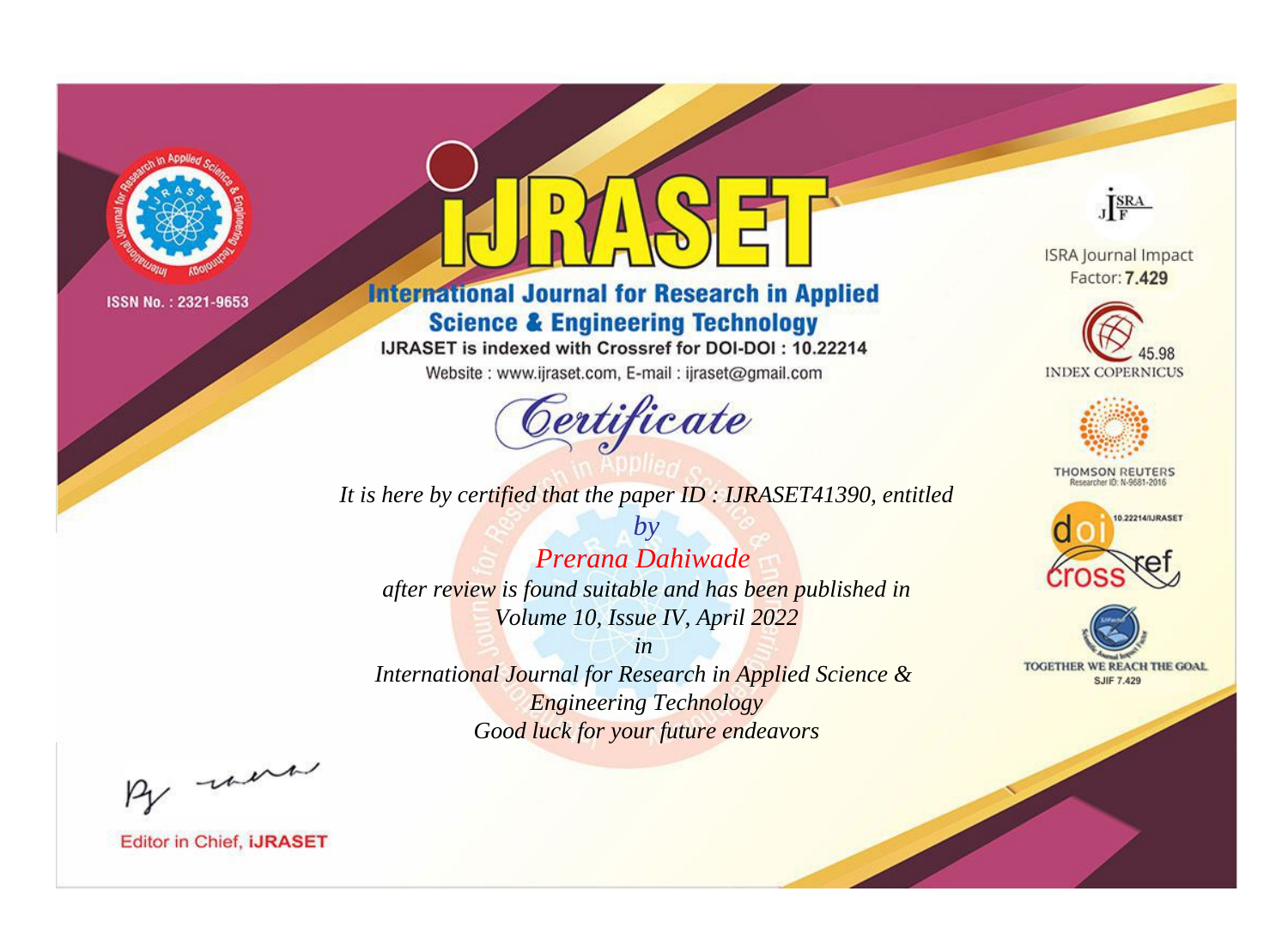

## **International Journal for Research in Applied Science & Engineering Technology**

IJRASET is indexed with Crossref for DOI-DOI: 10.22214

Website: www.ijraset.com, E-mail: ijraset@gmail.com

## Certificate

JERA

**ISRA Journal Impact** Factor: 7.429





**THOMSON REUTERS** 



TOGETHER WE REACH THE GOAL **SJIF 7.429** 

*It is here by certified that the paper ID : IJRASET41390, entitled*

*by Disha Diyewar after review is found suitable and has been published in Volume 10, Issue IV, April 2022*

*in* 

*International Journal for Research in Applied Science & Engineering Technology Good luck for your future endeavors*

By now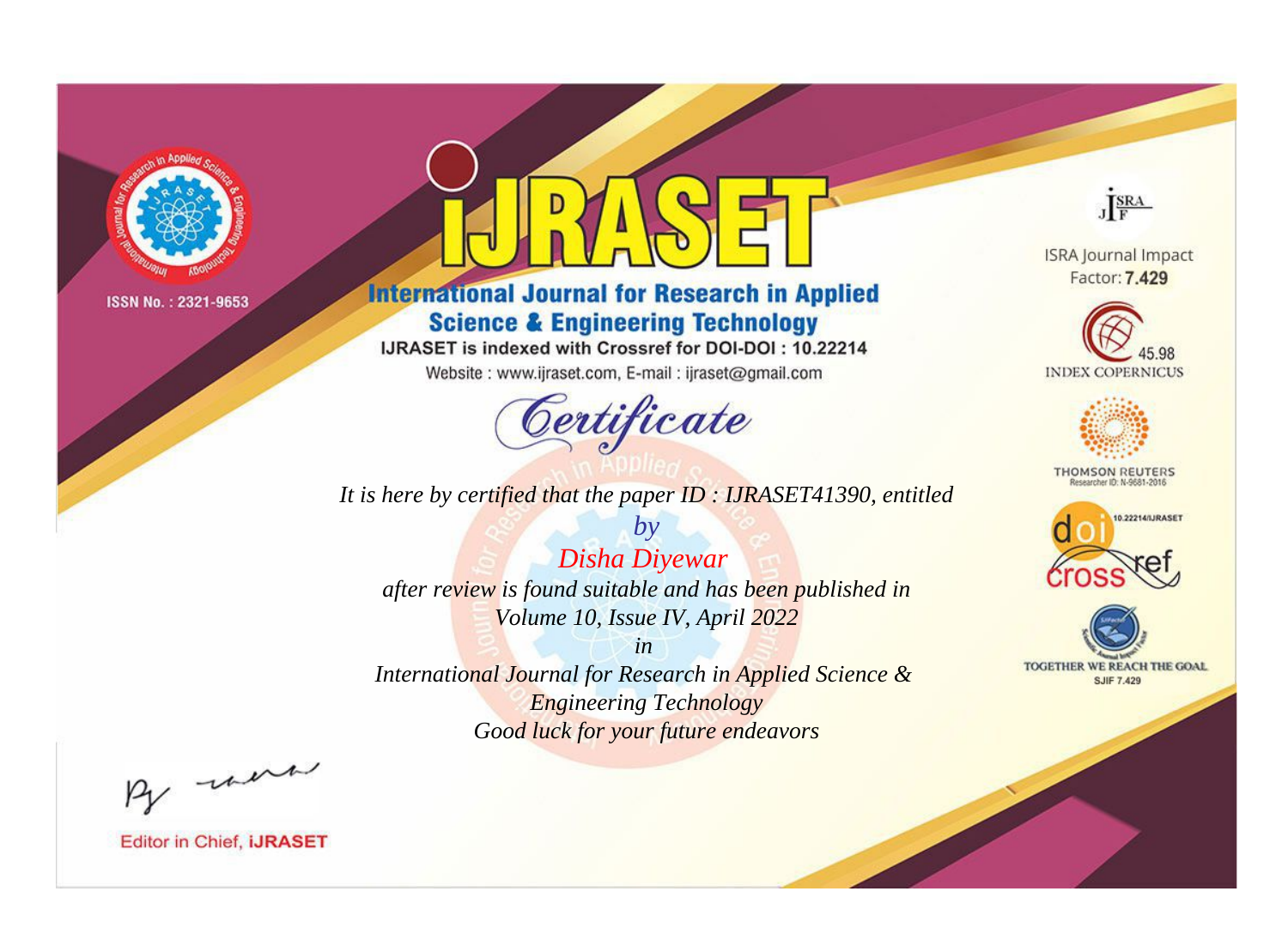

## **International Journal for Research in Applied Science & Engineering Technology**

IJRASET is indexed with Crossref for DOI-DOI: 10.22214

Website: www.ijraset.com, E-mail: ijraset@gmail.com

## Certificate

JERA

**ISRA Journal Impact** Factor: 7.429





**THOMSON REUTERS** 



TOGETHER WE REACH THE GOAL **SJIF 7.429** 

It is here by certified that the paper ID: IJRASET41390, entitled

 $by$ Ishan Kshirsagar after review is found suitable and has been published in Volume 10, Issue IV, April 2022

 $in$ International Journal for Research in Applied Science & **Engineering Technology** Good luck for your future endeavors

By morn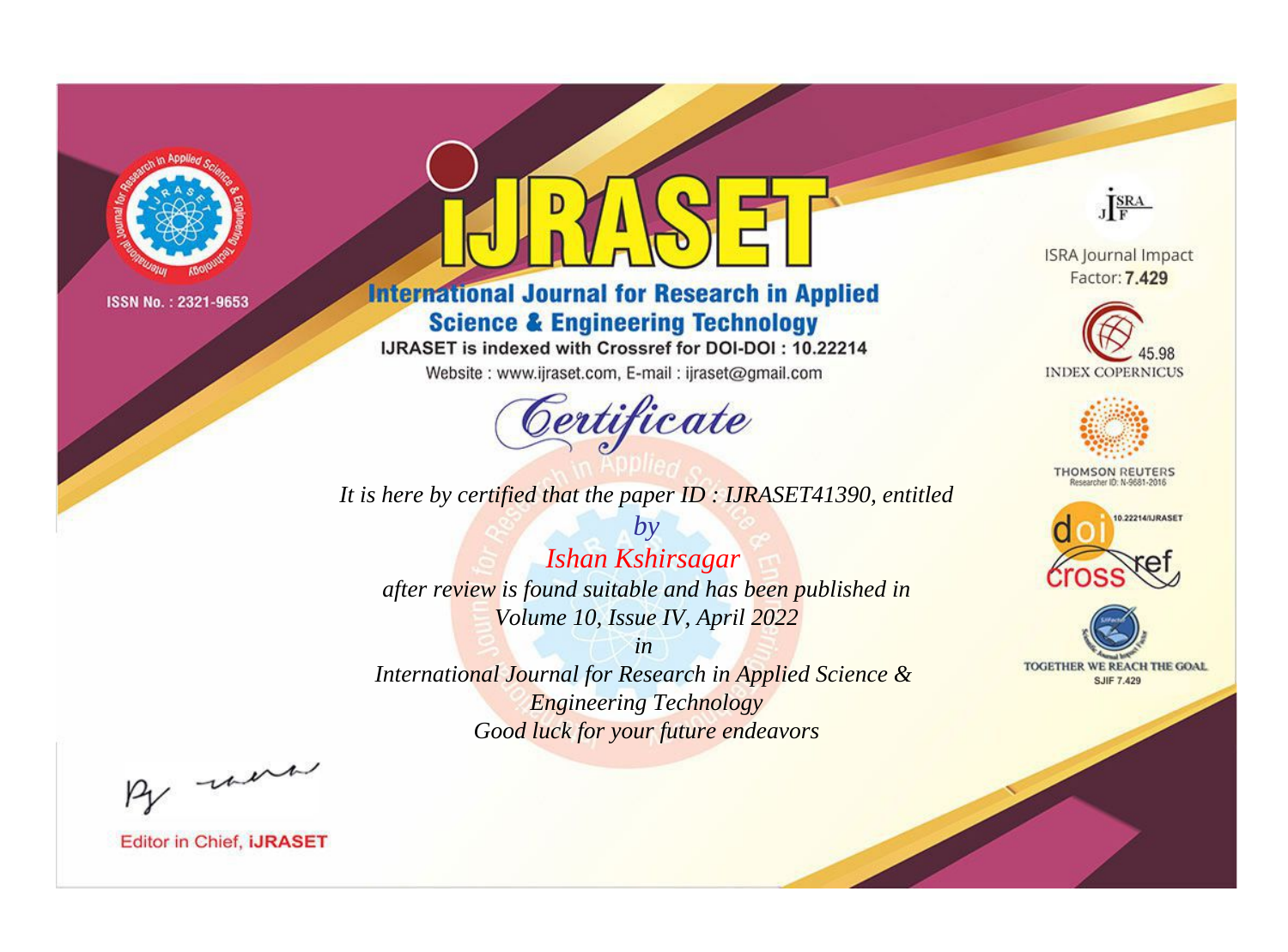

## **International Journal for Research in Applied Science & Engineering Technology**

IJRASET is indexed with Crossref for DOI-DOI: 10.22214

Website: www.ijraset.com, E-mail: ijraset@gmail.com

## Certificate

JERA

**ISRA Journal Impact** Factor: 7.429





**THOMSON REUTERS** 



TOGETHER WE REACH THE GOAL **SJIF 7.429** 

It is here by certified that the paper ID: IJRASET41390, entitled

 $b\nu$ **Shubham Kothe** after review is found suitable and has been published in Volume 10, Issue IV, April 2022

 $in$ International Journal for Research in Applied Science & **Engineering Technology** Good luck for your future endeavors

By morn